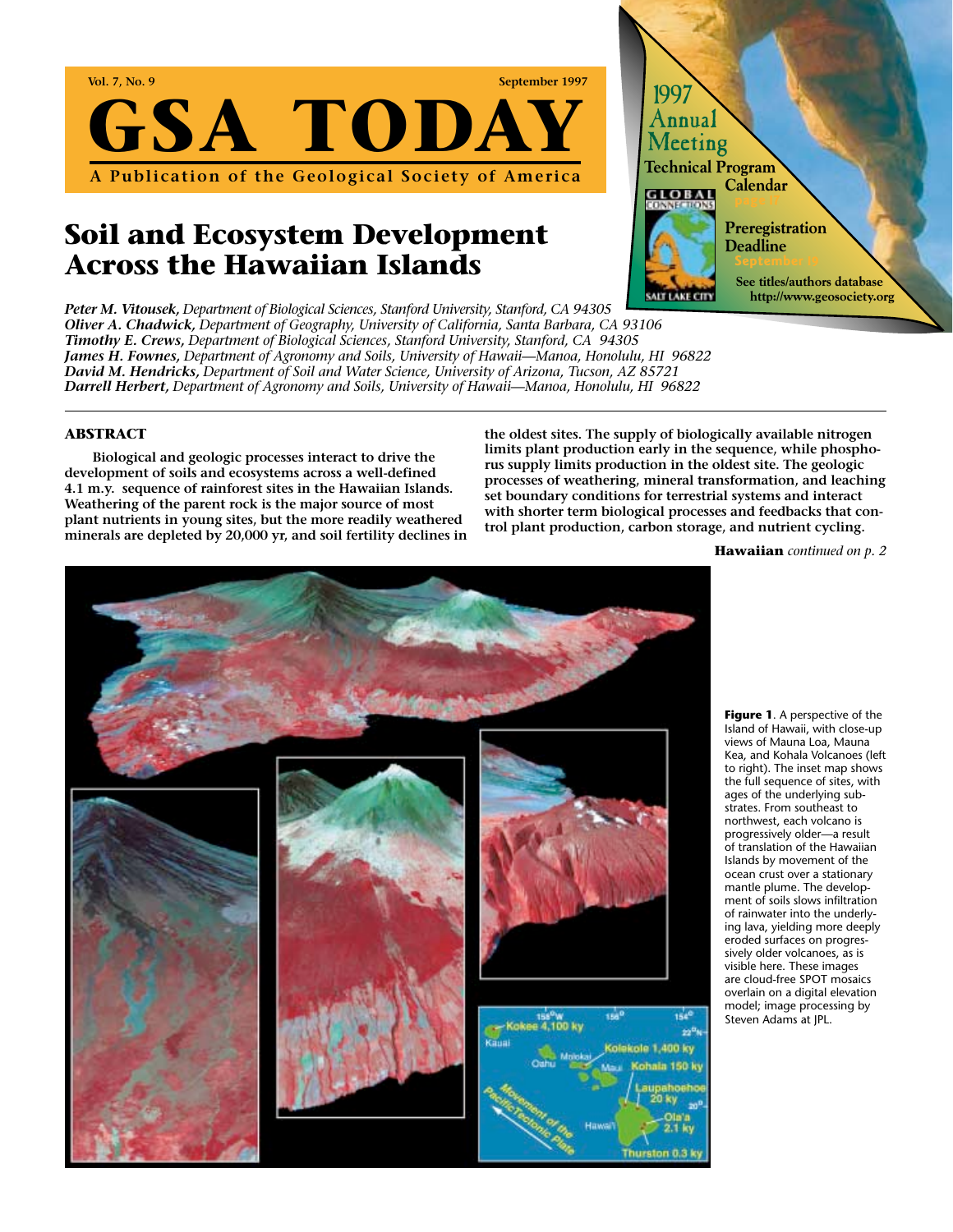# **IN THIS ISSUE**<br>Vol. 7, No. 9<br>1997 Soil and Ecosystem Developm *Vol. 7, No. 9*

**GSA TODAY** (ISSN 1052-5173) is published monthly by The Geological Society of America, Inc., with offices at 3300 Penrose Place, Boulder, Colorado. Mailing address: P.O. Box 9140, Boulder, CO 80301- 9140, U.S.A. Periodicals postage paid at Boulder, Colorado, and at additional mailing offices. **Postmaster:** Send address changes to GSA Today, Membership Services, P.O. Box 9140, Boulder, CO 80301-9140.

Copyright © 1997, The Geological Society of America, Inc. (GSA). All rights reserved. Copyright not claimed on content prepared wholly by U.S. Government employees within the scope of their employment. Permission is granted to individuals to photocopy freely all items other than the science articles to further science and education. Individual scientists are hereby granted permission, without royalties or further requests, to make unlimited photocopies of the science articles for use in classrooms to further education and science, and to make up to five copies for distribution to associates in the furtherance of science; permission is granted to make more than five photocopies for other noncommercial, nonprofit purposes furthering science and education upon payment of the appropriate fee (\$0.25 per page) directly to the Copyright Clearance Center, 222 Rosewood Drive, Danvers, Massachusetts 01923, phone (508) 750-8400 (when paying, reference *GSA Today,* ISSN 1052-5173). Written permission is required from GSA for all other forms of capture, reproduction, and/or distribution of any item in this publication by any means. GSA provides this and other forums for the presentation of diverse opinions and positions by scientists worldwide, regardless of their race, citizenship, gender, religion, or political viewpoint. Opinions presented in this publication do not reflect official positions of the Society.

**SUBSCRIPTIONS** for 1997 calendar year: **Society Members:** *GSA Today* is provided as part of membership dues. Contact Membership Services at (800) 472-1988 or (303) 447-2020 for membership information. **Nonmembers & Institutions:** Free with paid subscription to both *GSA Bulletin* and *Geology,* otherwise \$50 for U.S., Canada, and Mexico; \$60 elsewhere. Contact Subscription Services. **Single copies** may be requested from Publication Sales. Also available on an annual CD-ROM, (with *GSA Bulletin, Geology, GSA Data Repository,* and an *Electronic Retrospective Index* to journal articles from 1972). Members order from Membership Services; others contact subscriptions coordinator. Claims: For nonreceipt or for damaged copies, members contact Membership Services; all others contact Subscription Services. Claims are honored for one year; please allow sufficient delivery time for overseas copies, up to six months.

**STAFF:** Prepared from contributions from the GSA staff and membership.

**Executive Director:** *Donald M. Davidson, Jr.* **Science Editors:** *Suzanne M. Kay, Department of Geo-logical Sciences, Cornell University, Ithaca, NY 14853; Molly F. Miller, Department of Geology, Box 117-B, Vanderbilt University, Nashville, TN 37235* **Forum Editor:** *Bruce F. Molnia U.S. Geological Survey, MS 917, National Center,*

*Reston, VA 20192*

**Managing Editor:** *Faith Rogers*

**Production & Marketing Manager:** *James R. Clark* **Production Editor and Coordinator:** *Joan E. Manly* **Graphics Production:** *Joan E. Manly, Leatha L. Flowers*

**ADVERTISING:** Classifieds and display: contact Ann Crawford (303) 447-2020; fax 303-447-1133; acrawfor@geosociety.org

Issues of this publication are available as electronic Acrobat files for free download from GSA's Web Site. They can be viewed and printed on various personal computer operating systems: MSDOS, MSWindows, Macintosh, and Unix, using the appropriate Acrobat reader. The readers are widely available, free, including from GSA at: http://www.geosociety.org/pubs/index.htm.

This publication is included on GSA's annual CD-ROM, *GSA Journals on Compact Disc.* Call GSA Publication Sales for details.

Printed in U.S.A., using pure soy inks and recyclable paper.

| <b>Soil and Ecosystem Development</b>                                                                  |              |
|--------------------------------------------------------------------------------------------------------|--------------|
| Across the Hawaiian Islands                                                                            | $\mathbf{1}$ |
|                                                                                                        |              |
|                                                                                                        | 8            |
| GSA On The Web                                                                                         | - 9          |
| GSAF Update                                                                                            | 10           |
| SAGE Remarks  12                                                                                       |              |
| GSA Awards Research Grants  13                                                                         |              |
| 1997 GSA Annual Meeting  16<br>Technical Program Calendar  17<br>Graduate School Information Forum  23 |              |
| Report and Opinion  25                                                                                 |              |

| <b>Section Meetings</b><br>Northeastern  26<br>South-Central  28<br>North-Central  29 |  |
|---------------------------------------------------------------------------------------|--|
| Setting Agenda for U.S. Science                                                       |  |
| and Technology Policy  31                                                             |  |
| Environment Matters  33                                                               |  |
| Journal Contents                                                                      |  |
| Bulletin and Geology  35                                                              |  |
| Environmental and Engineering Geoscience  36                                          |  |
| Calendar  36                                                                          |  |
|                                                                                       |  |
|                                                                                       |  |
|                                                                                       |  |

**Hawaiian** *continued from p. 1*

### **INTRODUCTION**

Biological and geochemical processes interact to drive the development of soils and ecosystems. Over tens of thousands to millions of years, they shape characteristics as disparate and important as the development and degradation of soil fertility, the structure and dynamics of landscapes, and the role of terrestrial systems as a source or sink for atmospheric carbon dioxide. Understanding how biological and geochemical processes interact is inherently complex; it is further complicated by the fact that the underlying processes occur on very different time scales, and are studied by different communities of scientists.

A broad-brush understanding of the development of soils and ecosystems on wholly new substrates has been synthesized from studies carried out at widely different scales and summarized in several conceptual models (Walker and Syers, 1976; Jenny, 1980; Fox et al., 1991; Van Breeman, 1993). In humid areas, we recognize three broad phases of development.

1. *Building,* which begins with a new substrate deposited by receding glaciers, volcanic eruptions, or other geologic processes. The chemical weathering of primary minerals in this new substrate releases elements into soluble and biologically available forms, from which they can be used by organisms, lost via water percolating through the soil, or retained in secondary minerals in the soil. Plant growth during the building phase is constrained by slow dispersal of plants to newly exposed sites, by often-harsh physical and microclimatic conditions, and/or by the supply of fixed nitrogen (which alone among essential plant nutrients is absent from most new substrates).

2. *Sustaining,* during which the most soluble primary minerals have been depleted, but weathering of more resistant minerals continues to contribute elements



Figure 2. A: Comparison of contents of two relatively immobile elements (Zr and Nb) in rock and weathered soils. B: Comparison of an immobile element (Zr) with a mobile one (Ca). Concentrations are corrected for organic matter content. The Zr content of lava ranges between 100 and 200 ppm; Nb content is between 10 and 20 ppm; elevated values reflect concentration due to leaching of mobile elements. CaO is rapidly leached from soils, as indicated by the low values at even slightly elevated Zr levels.

to soluble pools and to buffer atmospheric and biological acidity. Clay particles that form as secondary minerals within the soil retain relatively mobile cations like Ca, Mg, and K by ion exchange. Atmospherically derived N and less mobile rockderived elements such as P reach their maximum biological availability.

3. *Degrading,* by which virtually all primary minerals have been depleted, or are too deep in the soil to contribute to ecosystems. Atmospheric and biological acidity are no longer buffered by weather-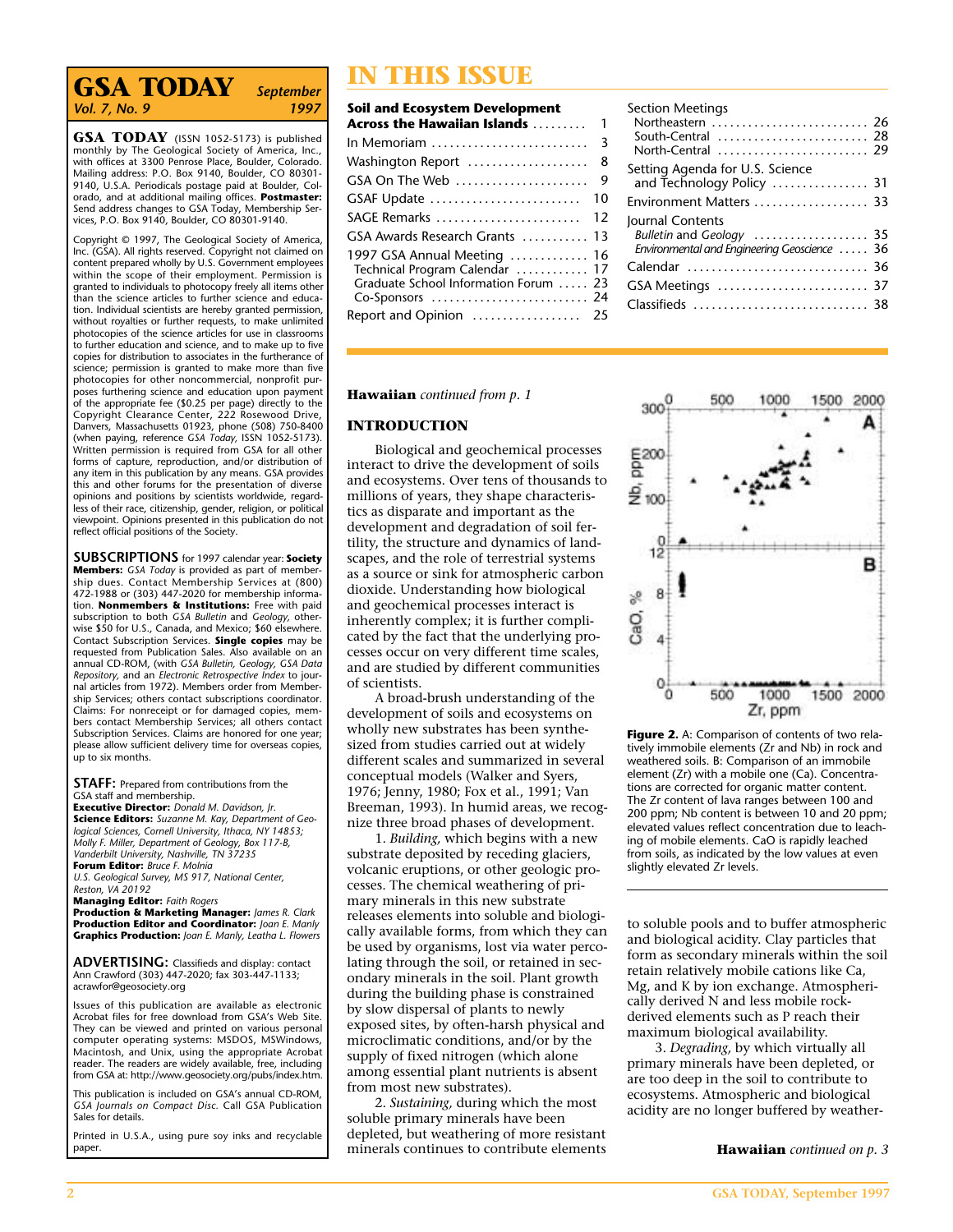**Miguel A. Uliana** Argentina July 1, 1997

**In Memoriam**

**Charles L. Drake** Hanover, New Hampshire

**Samuel J. Kozak** Lexington, Virginia August 1997

**Kenneth A. Sargent** Prospect Harbor, Maine

**William M. Sandeen** Houston, Texas September 20, 1996 **Eugene M. Shoemaker** Flagstaff, Arizona

July 8, 1997

May 19, 1997

### **Eugene M. Shoemaker 1928–1997**

GSA Fellow Eugene Shoemaker, Flagstaff, Arizona, died July 18 in a car accident near Alice Springs, Australia. Shoemaker and his wife Carolyn, who was injured in the accident, were in Australia to study impact craters. Working together, the pair had discovered many asteroids and comets, the most famous of which was Shoemaker-Levy in 1993. Among Gene Shoemaker's many honors and awards were GSA's Day Medal, in 1982, and the GSA Planetary Geology Division's first G. K. Gilbert Award, in 1983. He was employed by the U.S. Geological Survey from 1948 to 1993, and he organized and headed the USGS Center of Astrogeology.

A memorial tribute will be held at the GSA Annual Meeting in Salt Lake City. *See p. 22 for details.*

## **Charles L. Drake 1924–1997**

GSA Fellow and former president Charles L. Drake, emeritus professor, Dartmouth College, died on July 8 at his home in Norwich, Vermont. He was the main proponent of the theory that widespread volcanic eruptions, rather than a meteorite impact, led to the extinction of the dinosaurs. Chuck Drake served on numerous GSA committees, as well as committees of the National Academy of Sciences and the National Research Council. He was president of GSA in 1977, and he received the Geophysics Division's George P. Woollard Award in 1985.

#### **Hawaiian** *continued from p. 2*

ing; soils acidify and the solubility of toxic Al increases. Even relatively immobile P has been lost, or bound up in recalcitrant, insoluble, and/or physically protected forms that organisms cannot use. Biological activity is constrained by the low availability of P and/or other rock-derived elements—and unless new geologic activity (volcanism, glaciation, erosion) rejuvenates the soil, only continued degradation can be anticipated.

While many of these features of longterm soil and ecosystem development have been observed in field studies, the nature and consequences of interactions between ecological processes (on time scales of months to decades) and pedological processes (with time scales of centuries to millions of years) are little known—in large part because few places contain wellpreserved landforms of vastly different ages that are underlain by similar substrates, and influenced by similar climates and biotic communities.

Crews et al. (1995) described a developmental sequence of sites in the Hawaiian Islands that offer the opportunity to integrate ecological, pedological, and geochemical approaches to understanding long-term soil and ecosystem development. We are analyzing this developmental sequence, with the aims of (1) describing the underlying patterns and processes of soil and ecosystem development, over hundreds to millions of years, (2) determining how interactions between biological and geochemical processes shape the dynamics of soils and ecosystems, and

(3) evaluating their regional and global implications.

#### **Sequence of Sites**

Several features of the Hawaiian Islands make them particularly suitable for studies of long-term soil and ecosystem development. First, the Hawaiian Islands result from the movement of the Pacific tectonic plate over a stationary "hot spot" in the mantle (Hawaii Scientific Drilling Project Team, 1996). Distance from the currently active volcanoes at the southeast extreme of the archipelago closely corresponds to substrate age (Fig. 1), and ages of the different surfaces have been characterized well on both short and long time scales (Clague and Dalrymple, 1987; Wolfe and Morris, 1996). Second, other variables can be held nearly constant. The substrate in which soil and ecosystem development begins is all mantle-derived lava, with relatively little chemical variation in space or time (Wright and Helz, 1987). The maritime tropical environment reduces the impact of Pleistocene climate change, precluding glaciation (which would reset soil and ecosystem development) except at the highest elevations. Topographic position can be kept constant by selecting sites on the well-defined constructional surfaces of the shield volcanoes, which persist as remnants into the oldest sites (MacDonald et al., 1983). Even the dominant organisms can be kept constant—the Hawaiian Islands are the most isolated archipelago on Earth, and the few species that colonized naturally have radiated to occupy an extremely broad range of environments and soils (Carlquist, 1980).

Crews et al. (1995) selected six forested sites arrayed across the Hawaiian Islands; the ages of the underlying tephra substrates are approximately 300, 2100, 20,000, 150,000, and 1,400,000 yr, and 4.1 m.y. Landforms associated with the four youngest sites are illustrated in Figure 1. All six sites are near 1200 m elevation, with 16 °C mean annual temperature, and all currently receive approximately 2500 mm of precipitation annually. All support intact rain-forest vegetation dominated by the native tree *Metrosideros polymorpha* (Kitayama and Mueller-Dombois, 1995).

The sequence is not perfect—no attempt to trade space for time can be. For example, Pleistocene climatic variations are known to have occurred in Hawaii, if in a dampened form relative to continental and temperate areas, and so sites older than 14,000 yr have undergone much of their development in conditions that differ from those of the present (Gavenda, 1992; Hotchkiss and Juvik, 1993). Other sources of variation include isostatic subsidence of the islands (Moore and Clague, 1992), differences in lava chemistry between shield-building and postshield volcanic phases (Wright and Helz, 1987), subtle effects of surface erosion, varying inputs of atmospheric dust from Asia (Fox et al., 1991), and the recent introduction of plant and animal species from outside Hawaii (Vitousek and Walker, 1989). Nevertheless, environmental variation that could affect soils and ecosystems can be constrained in Hawaii to an extent that cannot be matched elsewhere.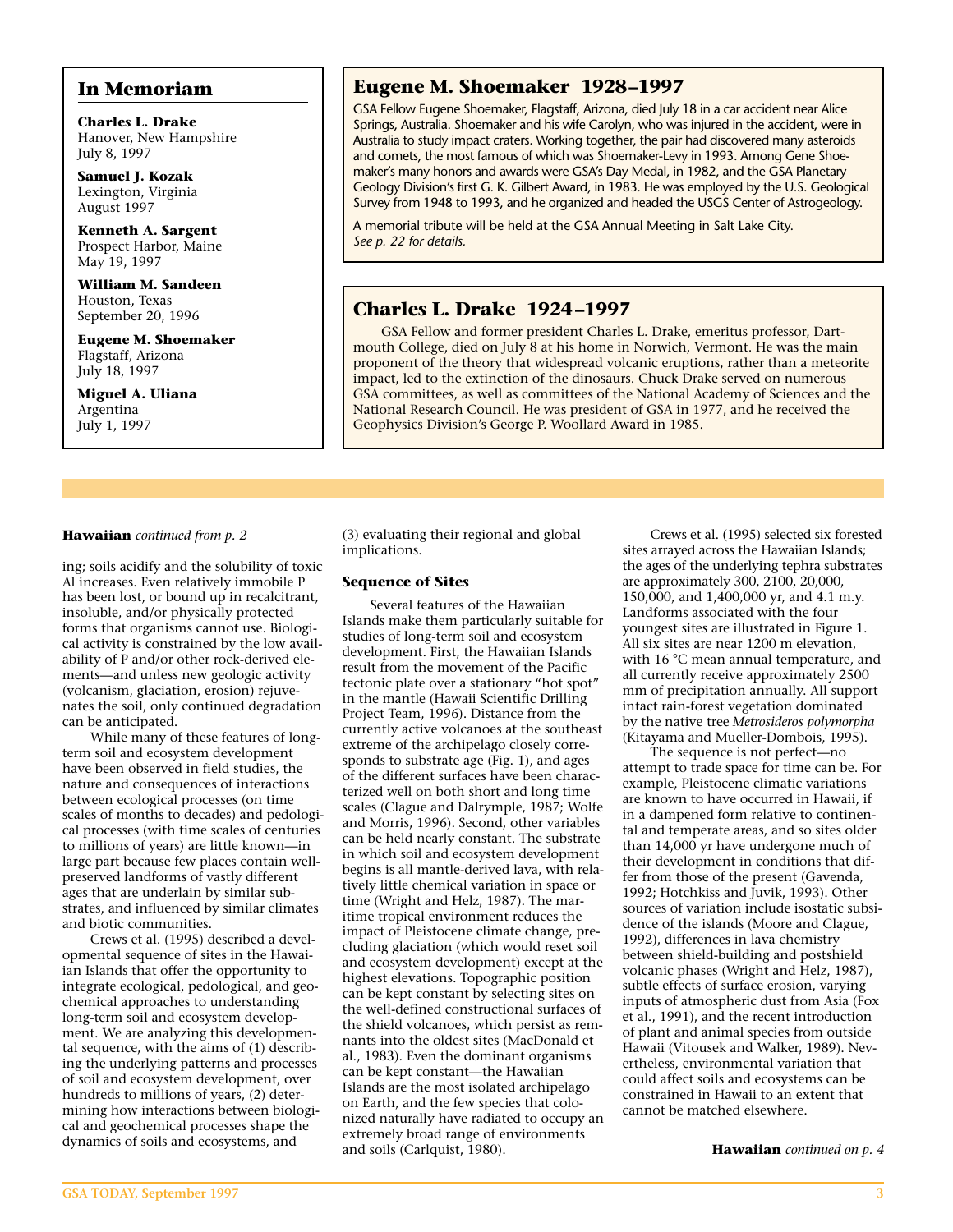#### **RESULTS AND DISCUSSION**

#### **Weathering and Mineral Transformations**

Immediately after a volcanic eruption, the lava substrate is composed primarily of glass, olivine, clinopyroxene, feldspar, and magnetite-ilmenite. These minerals weather rapidly in the high-rainfall rain-forest environment, particularly after plants become established (Cochran and Berner, 1997). We calculated the absolute loss of each element from the soil relative to an immobile component, using mass-balance procedures that take into account the initial state of the lava, volume change during soil formation, and additions of atmospheric dust. Between four and six soil profiles at each site were sampled by genetic horizon and analyzed for total element concentrations using plasma emission spectroscopy on a borate fusion for Si, Al, K, Ca, P, Mg, and Nb and by X-ray fluorescence spectroscopy for Zr. Elemental loss or gain relative to initial lava values was calculated following Brimhall et al. (1992):

$$
\delta_{j,w} = (\rho_w C_{j,w} (\varepsilon_{i,w} + 1) - \rho_p C_{j,p})/100.
$$

where *p* refers to parent material, *w* refers to weathered soil, *i* refers to an immobile element, *j* refers to mobile elements, ρ is bulk density, *C* is elemental concentration in wt%, and volume change,  $\varepsilon_{i,w}$  =  $([\rho_{i,p} C_{i,p}]/[\rho_{i,w} C_{i,w}]) - 1$  (Chadwick et al., 1990). Here we used Zr as the immobile element; Nb was similarly conservative, in contrast to mobile elements such as Ca (Fig. 2). Mass-loss values were calculated on a whole-soil basis, integrated by horizon over the top 1 m of soil (Chadwick et al., 1990). Major elements contributed by rainout of continental dust (Jackson et al., 1971; Dymond et al., 1974) were quantified on the basis of quartz and mica contents, and subtracted prior to massbalance analysis.

As Figure 3, parts A and B show, K, Ca, Mg, and Si are leached rapidly; <10% of their initial quantities remain after 20,000 yr. Al and P are less mobile, in that >25% of initial contents remain within the soil after >1 m.y. Compared to other studies (e.g., Merritts et al., 1992; White, 1995), these rates of weathering and loss are relatively rapid, because of both the wet tropical climate and the reactive nature of lava substrate. Volume-change calculations using Zr as the immobile index element show that soil formation initially dilates the substrate by >100% (Fig. 3C), due primarily to addition of organic carbon (see below). Following this rapid dilation, there is a gradual decline in volume due to leaching losses, leading to a 50% collapse (relative to the initial substrate) by 150,000 yr. At the oldest site, 10



**Figure 3.** Weathering, mineral transformations, and plant-available nutrients during soil and ecosystem development in Hawaii. A: The fraction of parent material Ca (red), Mg (black), and K (blue) remaining in soils across the sequence. B: Fractions of parent material Si (red), P (black), and Al (blue) remaining. C: Dilation and collapse of soils due to organic matter additions and element leaching. D: The relative contribution of the primary mineral feldspar (fel.; red), of noncrystalline secondary minerals (non; black), and of crystalline kaolin and sesquioxides (cry.; blue) to soil mineralogy. E: The fraction of total soil P in the forms of the primary mineral apatite (apt.; red), organic P (org.; blue), and recalcitrant or physically protected P (ses.; black) (Crews et al., 1995). F: Exchangeably bound Ca (green), Mg (black), K (blue) (shown here ×10), and Al (red). G: Resin-extractable (biologically available) inorganic N (red) and P (black) (shown here  $\times$ 10) in soils (Crews et al., 1995).

m of the original substrate has weathered to produce the top 1 m of soil. Soil thickness at the first five sites remains constant at about 1 m, indicating that a dynamic balance exists between atmospheric addition, weathering-driven collapse, and surface erosion for >1 m.y. On Kauai, weathering depths are greater, probably exceeding 5 m.

The primary and secondary mineral composition of the soils was identified by means of X-ray diffraction and Fourier transform infrared spectroscopy, and was quantified by use of a sequence of increasingly harsh wet chemical extractions, following Chadwick et al. (1994b). After removal of the organic matter by using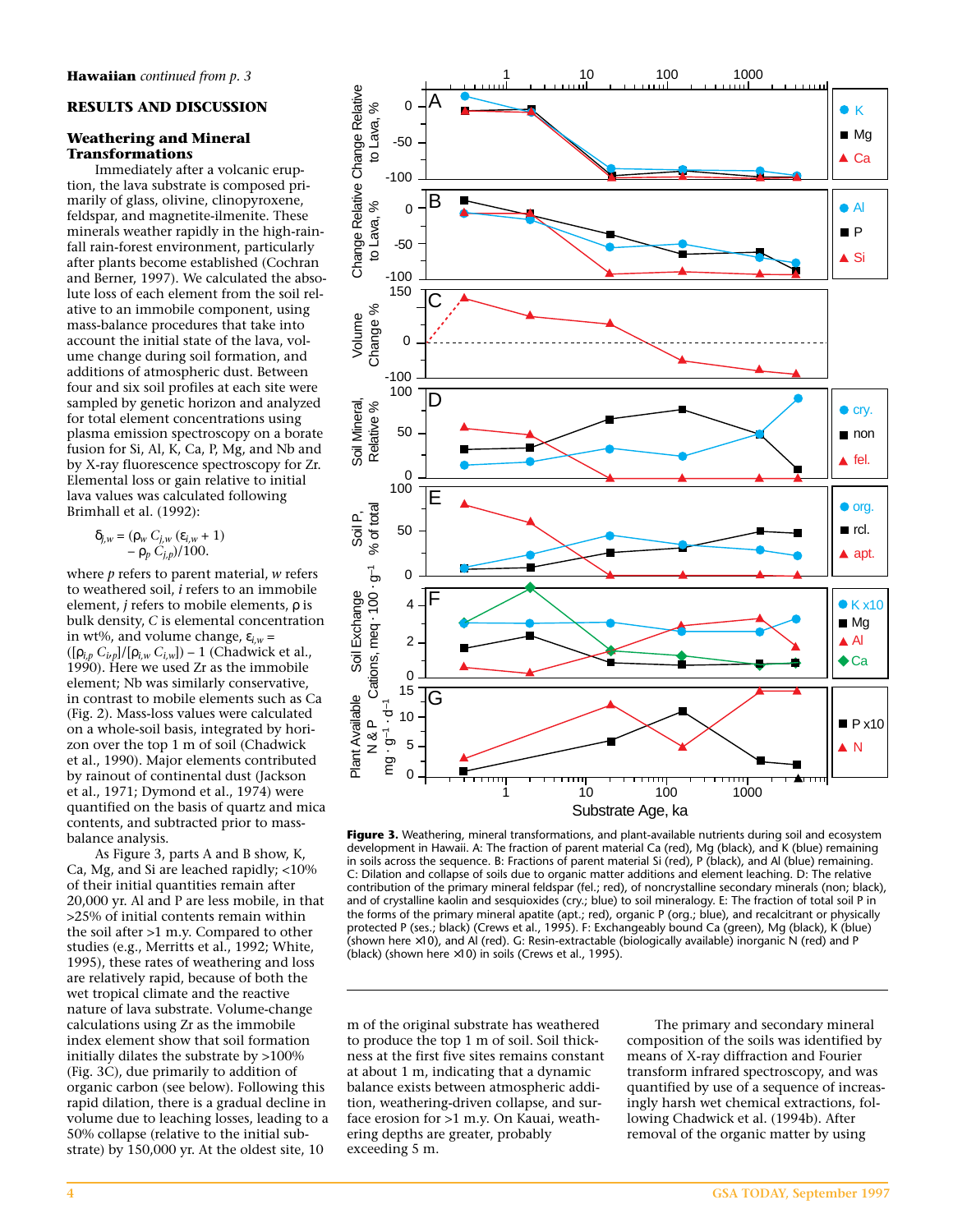

Figure 4. Plant nutrients, production and decomposition dynamics, and carbon sinks during soil and ecosystem development. A: Ca (red), Mg (black) (×5), and K (blue) in canopy leaves of the dominant tree *Metrosideros polymorpha* (Vitousek et al., 1995). B: N (red) and P (black) (×10) in *Metrosideros* leaves. C: Net primary productivity (NPP) of forests (Herbert, 1995). D: Decomposition rate (exponential decomposition constant, per year) of *Metrosideros* leaf litter, decomposed in the site where it was collected (red), collected in each site and taken to a common site (black), and collected from one site and taken to all sites (blue). E: Fraction of the N (red) and P (black) initially present in leaf litter that remains within partially decomposed litter after 2 yr (Crews et al., 1995). F: Total C storage in plant biomass (red) and in soil (black), and cumulative  $CO_2$ —C consumption during weathering (blue), in kg C • m<sup>-2</sup> (Herbert, 1995; Torn et al., 1997). The sum of these components is the total C sink (green). G: The rate of C sequestration per year across the sequence.

30%  $H<sub>2</sub>O<sub>2</sub>$ , noncrystalline minerals were determined by means of selective dissolution by acid ammonium oxalate in the dark. The residue of this dissolution was treated with Na-dithionite and Na-citrate, and the Blakemore et al. (1987) procedure was used to determine crystalline sesquioxides. Poorly crystalline minerals were then determined when this residue

was treated with 0.5 M NaOH. Finally, the residue of this procedure was heated to 500 °C, followed by dissolution in 0.5 M NaOH of the collapsed lattice, to determine kaolin; X-ray diffraction of the <2 µm fraction confirmed that the kaolin fraction was primarily halloysite. Feldspar and atmospherically derived quartz and

mica were determined on the residue of these treatments (Jackson et al., 1986).

The dominant soil minerals change dramatically along the sequence, the rapidly weatherable olivine and glass and relatively weatherable plagioclase being completely consumed by congruent weathering processes before 20,000 yr. Noncrystalline minerals (primarily ferrihydrite, allophane, and imogolite) then form a pedogenic mineral assemblage that persists for 1 m.y. or more. Allophane, imogolite, and ferrihydrite are metastable, X-ray amorphous minerals characterized by a high degree of hydration and short-range crystal order; their formation is favored over crystalline clay minerals in young soils derived from volcanic ash sources (Shoji et al., 1993). Finally, secondary kaolin and crystalline sesquioxide minerals characteristic of highly weathered tropical soils accumulate slowly, but in the two oldest soils these minerals begin to dominate the <2 µm fraction (Fig. 3D). The change from allophane-imogolite-ferrihydrite to kaolin-sesquioxide is important because the former minerals have large and reactive surface areas that bind cations, phosphorus, and soil organic matter more effectively than the latter minerals (Wada, 1989; Schwertmann and Taylor, 1989).

Transformations and losses of P are particularly significant during long-term soil and ecosystem development, both because of P's biological importance and because its inputs from the atmosphere are very small. We measured the chemical forms and hence long-term biological availability of P in these soils following Tiessen and Moir (1993). As P is lost from soil (Fig. 3B), its forms change systematically from primary minerals in the young sites, to organic P in the 20,000- and 150,000-yr-old sites, and then on to insoluble or physically protected (and hence biologically unavailable) Fe- and Al-bound P in the oldest sites (Fig. 3E).

#### **Soil Nutrient Availability and Plant Nutrient Pools**

A small fraction of each element in soil is present in solution or in readily exchangeable forms that organisms can use. Exchangeable pools of Ca and Mg decline from young to intermediate-aged substrates, and remain low thereafter while exchangeable Al, which can inhibit root growth at high concentrations, increases across most of the sequence (Fig. 3F). Available pools of inorganic N (ammonium plus nitrate) and P both are low in the youngest site and increase into the intermediate-aged sites; P declines thereafter, while N availability remains high (Fig. 3G). Other measures of N availability yield a similar pattern (Riley and Vitousek, 1995). The low availability of P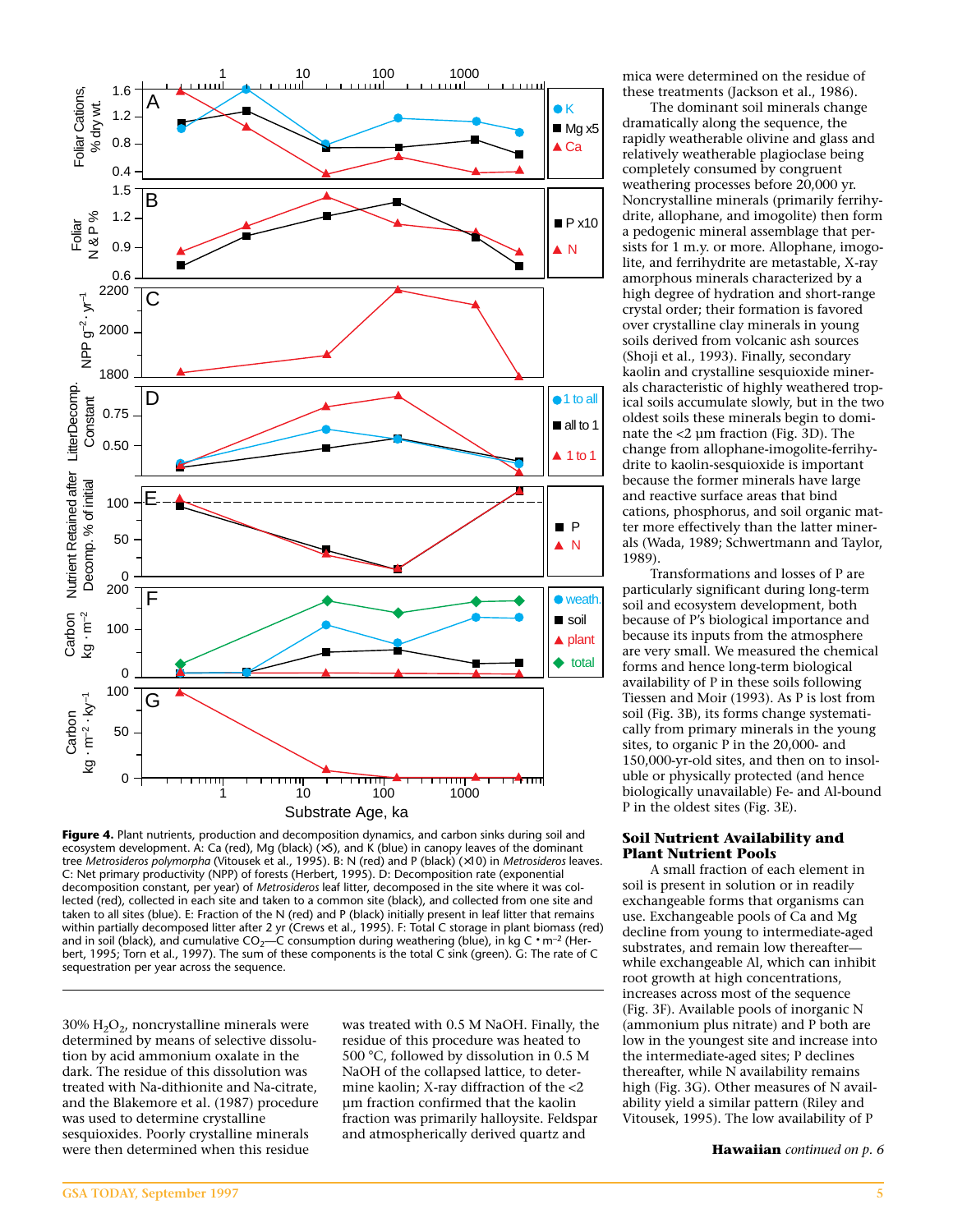#### **Hawaiian** *continued from p. 5*

early reflects the fact that most P remains in primary minerals in young soils (Fig. 3E); the decline in available P late reflects both an absolute loss of P and the fact that the majority of residual P is in insoluble or physically protected Fe and Al oxyhydroxide-bound forms (Fig. 3, B and E).

Concentrations of elements in live tree leaves generally reflect available nutrient pools in the soil, for both the dominant tree *Metrosideros polymorpha* (Fig. 4, A and B) and for eight other species sampled across the sequence (Vitousek et al., 1995). Cation concentrations are high early and decline by 20,000 yr, while P and N concentrations increase to a peak in the intermediate-age sites and decline thereafter. Nitrogen concentrations in leaves in the older sites follow soil P availability more closely than they do soil N availability (Figs. 3G and 4B).

#### **Plant Production, Decomposition, and Nutrient Cycling**

Net primary production (NPP) of forests was determined at five sites across the sequence (Herbert, 1995). Production peaks in the intermediate-aged sites, later in the sequence than do soil or plant nutrients (Fig. 4C), and variation in NPP is small (~15%) relative to variation in other plant and soil properties. Rates of decomposition of leaf litter (senescent leaves) dropped by the dominant *Metrosideros* trees were measured at four sites, by using litter bags as described in Crews et al. (1995). Litter decomposes much more rapidly (up to threefold faster) in the intermediate-aged sites compared to either the youngest or the oldest site (Fig. 4D), despite the constancy of both precipitation and temperature across the sequence. Live leaves in these intermediate-aged sites are relatively enriched in N and P (Fig. 4B), and the trees in those sites withdraw less N and P from leaves before dropping them than do the trees in the youngest and oldest sites (Riley and Vitousek, 1995; Herbert, 1995).

This relatively efficient within-tree cycling of N and P in the youngest and oldest sites, coupled with increased leaf longevity there, maintains relatively high NPP despite low nutrient availability (Herbert, 1995). However, by reducing N and P concentrations in leaf litter, it slows rates of nutrient cycling between soil and plants. Leaf litter in the youngest and oldest sites decomposes slowly—and it is decomposition that transforms organically bound nutrients back into forms available to plants. We determined the fraction of the N and P present in freshly fallen leaf litter that remains within decomposed litter or its associated microbes (and hence not available to plants) after 2 yr of decomposition. There was little net release of plant-available N or P in the youngest

and oldest sites—indeed, in some cases microbes accumulate additional nutrients from soil or solution. However, 70%–90% of the N and P in leaf litter from more fertile intermediate-aged sites has been cycled back into plant-available forms within two years (Fig. 4E).

This difference in the regeneration of available nutrients in fertile vs. infertile sites can drive a positive feedback between plants and soil. Plants drawing upon high levels of available nutrients in soil produce tissue and litter with relatively high nutrient concentrations (Fig. 4, A and B); these decompose more rapidly than litter from infertile sites, and they regenerate available nutrients much more rapidly (Fig. 4, D and E), thereby maintaining high levels of available nutrients. Conversely, plants in infertile sites produce low-nutrient leaves that decompose and regenerate nutrients slowly, thereby accentuating low nutrient availability in soil (Vitousek, 1982; Wedin and Tilman, 1990).

#### **Implications for Nutrient Limitation**

The observed changes in nutrient availability and cycling across this Hawaiian developmental sequence are consistent with conceptual models suggesting that a low supply of N constrains biological activity on young substrates, while a low P supply does so on very old sites; the supply of N and P should be greater, and more or less in balance, in intermediate-aged sites (Walker and Syers, 1976). We evaluated this pattern experimentally in three sites on the sequence—the youngest (300 yr), the relatively fertile 20,000-yr-old site, and the oldest (4.1 m.y.) (Vitousek et al., 1993; Herbert and Fownes, 1995; Vitousek and Farrington, 1997). In each site, we fertilized with N, P, and a combined treatment that included all essential elements other than N and P, applying the nutrients to replicated plots, singly and in all factorial combinations, for at least 2 yr, as described in Vitousek and Farrington (1997).

Additions of elements other than N and P did not affect plant growth in any site. As predicted by the Walker and Syers (1976) model, additions of N stimulated growth in the youngest site, while P had no effect there. In contrast, P additions stimulated growth in the oldest site, where N had no significant effect. Neither N nor P alone increased tree growth substantially on the intermediate-aged site, although in combination they nearly doubled it (Fig. 5), suggesting that the supply of N vs. P has more or less equilibrated in this site.

#### **Sinks for Atmospheric Carbon Dioxide**

Soils and ecosystems can represent sinks for atmospheric  $CO<sub>2</sub>$  in three major ways. First, plants take up  $CO<sub>2</sub>$  and store it in accumulating biomass; wood in particu-



**Figure 5.** Nutrient limitation to plant growth during soil and ecosystem development in Hawaii (Vitousek and Farrington, 1997). Diameter growth rate of canopy *Metrosideros* trees is shown for (A) the 300-yr-old site, in control plots and in N, P, and  $N + P$ –fertilized plots; (B) the 20,000-yr-old site; and (C) the 4.1m.y.-old site.

lar can be a substantial and long-lived sink. Second, breakdown products of plants and other organisms accumulate as soil organic matter; globally, soils contain about twice as much organic C as does living plant biomass (Schlesinger, 1991). Finally, dissolved  $CO<sub>2</sub>$  is a source of acidity that can drive mineral weathering in soils, and the resultant  $HCO_3^-$  anion leaches to aquatic systems and ultimately the ocean, in association with soluble products of weathering (Chadwick et al., 1994a). Our calculation of the weathering sink assumes that  $HCO_3^-$  is the major anion involved in the net transport of cations.The strengths of these C sinks across the Hawaiian developmental sequence are summarized in Figure 4F. Up to 300 yr, the net removal of C from the atmosphere averages nearly 100 g  $\cdot$  m<sup>-2</sup>  $\cdot$  yr<sup>-1</sup> (Fig. 4G); each of the three sinks contributes about equally to the total. If we assume (conservatively) that forest productivity of C is constant at ~900 g  $\cdot$  m<sup>-2</sup>  $\cdot$  yr<sup>-1</sup> up to 300 yr (Fig. 4C), then the site represents a net sink for 11% of all net photosynthetic C fixation in that period.

By 20,000 yr, weathering has become the single most important C sink, followed by soil organic matter. A substantial quantity of C is removed from the atmo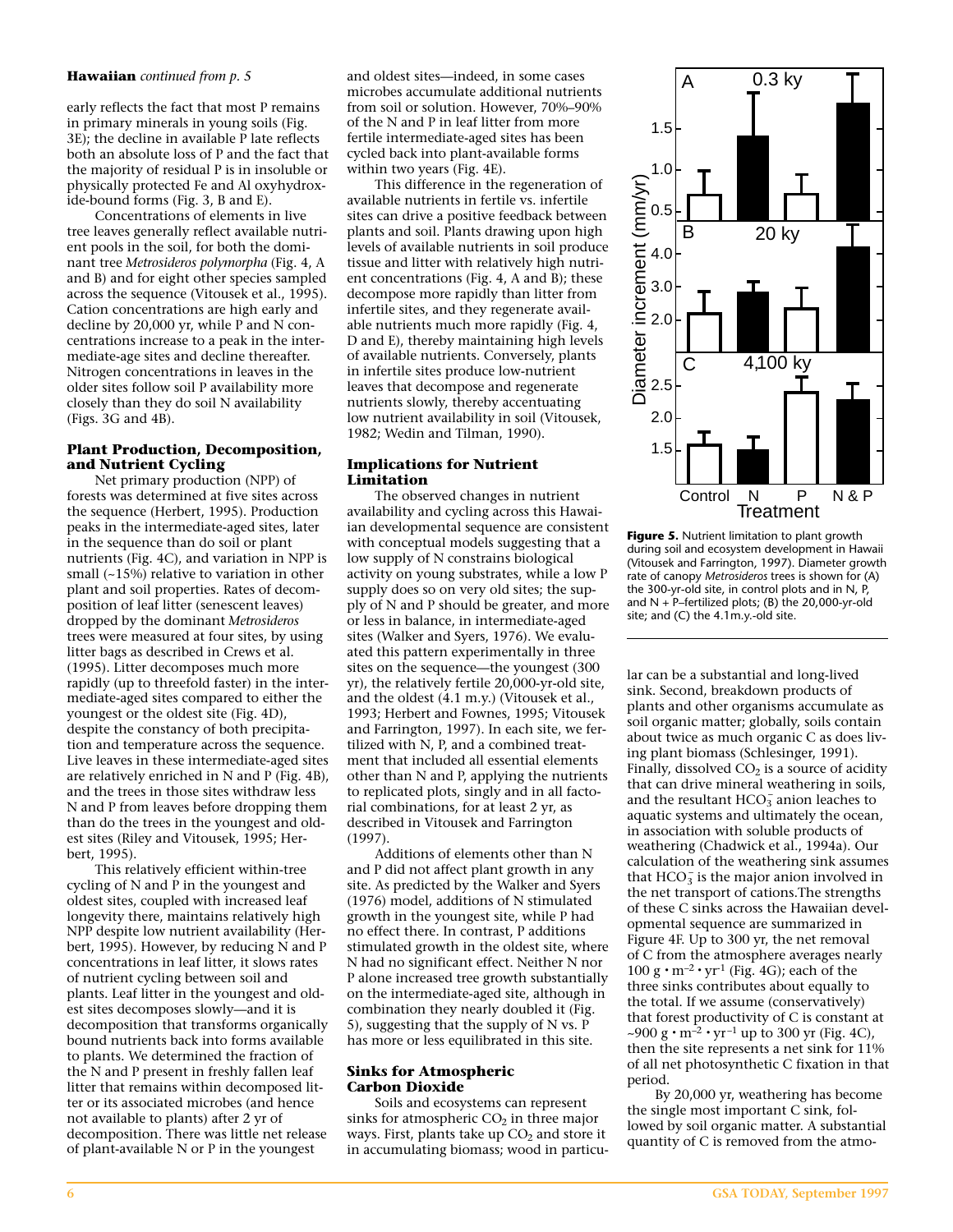sphere between 300 and 20,000 yr, but the average rate of removal decreases substantially after 300 yr (Fig. 4G), to less than 1% of forest production. After 20,000 yr, there is no further net C storage; an increase in the weathering sink is offset by a decrease in net C storage in plants and particularly soils (Fig. 4F), the latter reflecting reduced binding of organic C by the highly weathered secondary minerals present in the oldest sites (Torn et al., 1997). Long-term C sinks are largely confined to building systems; they occur at times and in regions where geologic disturbances such as glaciation and volcanic eruptions reset soils and ecosystems to early stages of development.

### **IMPLICATIONS**

This sequence of sites across the Hawaiian Islands represents a relatively simple set of systems within which geologic and biological processes involved in soil and ecosystem development, and their interactions and regulation, can be evaluated more or less straightforwardly. While the processes underlying long-term soil and ecosystem development here are general ones, the rates and some of the details of change in this sequence cannot be applied globally. The transitions from the building to the sustaining phase probably occur more rapidly in these Hawaiian sites than in many places, due to abundant rainfall, relatively warm temperatures year-round, and easily weathered primary minerals. Later, the alteration of secondary minerals from metastable noncrystalline allophane (and others) to crystalline kaolin and sesquioxide that accompanies the transition from the sustaining to the degrading phase is probably more rapid than the corresponding changes from illite, smectite, and/or vermiculite to kaolin and sesquioxide that occur on nonvolcanic substrates.

Nevertheless, we believe that the understanding of biogeochemistry gained on this Hawaiian sequence should be broadly applicable to understanding the development of soils and ecosystems in continental as well as island systems. The release of nutrients through the weathering of primary minerals, and the eventual loss of those nutrients by leaching, are sufficient to explain the existence of building and especially degrading phases of soil development. Biological processes operating on shorter time scales interact with these geological boundary conditions to shape nutrient availability and cycling in terrestrial ecosystems. The decompositiondriven plant-soil positive feedback in particular reduces rates of nutrient cycling during the building and degrading phases of soil and ecosystem development, when the supply of particular nutrients is already low; it thereby accentuates developmental differences in nutrient availability that are driven (ultimately) by geochemical and hydrological processes.

We believe that the variations during soil and ecosystem development outlined here, and the mechanisms controlling them, can be used to evaluate how terrestrial ecosystems function on regional and global scales. For example, the change from limitation by N in the building stage to limitation by P in the degrading stage (Fig. 5) probably represents a general feature of ecosystems. If so, the ongoing human enhancement of global N fixation and the consequent N enrichment of many terrestrial ecosystems (Galloway et al., 1995) will have their greatest effects on the composition, diversity, functioning, and carbon dynamics of terrestrial ecosystems (c.f. Aber et al., 1995; Howarth et al., 1996; Vitousek et al., 1997) that are in building rather than sustaining or degrading stages of development. Building systems are much more widespread in recently glaciated regions of the north temperate and boreal zones (and volcanic or recently uplifted mountains in the tropics) than in most of the lowland tropics, where extensive areas are underlain by geologically quiescent substrates and support highly weathered soils. Moreover, inputs of anthropogenic N now are concentrated in the north temperate region so we are inadvertently fertilizing just those systems that are most likely to be affected by additional N.

#### **ACKNOWLEDGMENTS**

This research has been supported by National Science Foundation grants BSR-8918382 and DEB-9628803 to Stanford University, and BSR-8918526 to the University of Hawaii and by a NASA grant to Chadwick. We thank R. Berner, R. Gavenda, L. Hedin, and P. Matson for comments on the manuscript; Steven Adams (Jet Propulsion Laboratory) for image processing and graphic design; and C. Nakashima for manuscript preparation. Hawaii Volcanoes National Park; the Department of Land and Natural Resources, State of Hawaii; Parker Ranch; The Nature Conservancy of Hawaii; and Joseph Souza Center, Hawaii State Parks provided logistical support and/or access to field sites.

#### **REFERENCES CITED**

Aber, J. D., Magill, A., McNulty, S. G., Boone, R. D., Nadelhoffer, K. J., Downs, M., and Hallett, R., 1995, Forest biogeochemistry and primary production altered by nitrogen saturation: Water, Air and Soil Pollution, v. 85, p. 1665–1670.

Blakemore, L. C., Searle, R. L., and Daly, B. K., 1987, Methods for chemical analysis of soils: New Zealand Soil Bureau Science Report 80.

Brimhall, G. H., Chadwick, O. A., Lewis, C. J., Compston, W., Williams, I. S., Danti, K. J., Dietrich, W. E., Power, M. E., Hendricks, D. M., and Bratt, J., 1992, Deformational mass transport and invasive processes in soil evolution: Science, v. 255, p. 695–702.

Carlquist, S. C., 1980, Hawaii, a natural history: Honolulu, Pacific Tropical Botanical Garden.

Chadwick, O. A., Brimhall, G. H., and Hendricks, D. M., 1990, From a black to gray box—A mass balance interpretation of pedogenesis: Geomorphology, v. 3, p. 369–390.

Chadwick, O. A., Kelly, E. F., Merritts, D. M., and Amundson, R. G., 1994a, Carbon dioxide consumption during soil development: Biogeochemistry, v. 24, p. 115–127.

Chadwick, O. A., Olson, C. B., Hendricks, D. M., Kelly, E. F., and Gavenda, R. T., 1994b, Quantifying climatic effects on mineral weathering and neoformation in Hawaii: International Soil Science Congress, 15th, Proceedings, v. 8a, p. 94–105.

Clague, D. A., and Dalrymple, G. B., 1987, The Hawaiian-Emperor volcanic chain; Part 1, Geologic evolution, *in* Decker, R. W., et al., eds., Volcanism in Hawaii: U.S. Geological Survey Professional Paper 1350, p. 5–73.

Cochran, M. F., and Berner, R. A., 1997, Promotion of chemical weathering by higher plants: Field observations on Hawaiian basalts: Chemical Geology, v. 132, p. 71–85.

Crews, T., Fownes, J., Herbert, D., Kitayama, K., Mueller-Dombois, D., Riley, R., Scowcroft, P., and Vitousek, P., 1995, Changes in soil phosphorus and ecosystem dynamics across a long soil chronosequence in Hawaii: Ecology, v. 76, p. 1407–1424.

Dymond, J., Biscaye, P. E., and Rex, R. W., 1974, Eolian origin of mica in Hawaiian soils: Geological Society of America Bulletin, v. 85, p. 37–40.

Fox, R. L., de la Pena, R. S., Gavenda, R. T., Habte, M., Hue, N. V., Ikawa, H., Jones, R. C., Plucknett, D. L., Silva, J. A., and Soltanpour, P., 1991, Amelioration, revegetation, and subsequent soil formation in denuded bauxitic materials: Allertonia, v. 6, p. 128–184.

Galloway, J. N., Schlesinger, W. H., Levy, H., II, Michaels, A., and Schnoor, J. L., 1995, Nitrogen fixation: Anthropogenic enhancement—environment response: Global Biogeochemical Cycles, v. 9, p. 235–252.

Gavenda, R. T., 1992, Hawaiian Quaternary paleoenvironments: A review of geological, pedological, and botanical evidence: Pacific Science, v. 46, p. 295–307.

Hawaii Scientific Drilling Project Team, 1996, Hawaii Scientific Drilling Project: Summary of preliminary results: GSA Today, v. 6, no. 8, p. 1–8.

Herbert, D. A., 1995, Primary productivity and resource use in *Metrosideros polymorpha* forest as influenced by nutrient availability and Hurricane Iniki [Ph.D. thesis]: Honolulu, University of Hawaii at Manoa.

Herbert, D. A., and Fownes, J. H., 1995, Phosphorus limitation of forest leaf area and net primary productivity on a weathered tropical soil: Biogeochemistry, v. 29, p. 223–235.

Holmgren, G. C., 1967, A rapid citrate-dithionate extractable iron procedure: Soil Science Society of America Proceedings, v. 31, p. 210–211.

Hotchkiss, S. C., and Juvik, J. O., 1993, Pollen record from Kaau Crater, Oahu, Hawaii: Evidence for a dry glacial maximum: Ecological Society of America Bulletin, v. 74, p. 282.

Howarth, R. W., Billen, G., Swaney, D., Townsend, A., Jaworski, N., Lajtha, K., Downing, J. A., Elmgren, R., Caraco, N., Jordan, T., Berendse, F., Freney, J., Kudeyarov, V., Murdoch, P., and Zhu Zhao-liang, 1996, Regional nitrogen budgets and riverine N & P fluxes for the drainages to the North Atlantic Ocean: Natural and human influences: Biogeochemistry, v. 35, p. 181–226.

Jackson, M. L., Levelt, T. W. M., Syers, J. K., Rex, R. W., Clayton, R. N., Sherman, G. D., and Uehara, G., 1971, Geomorphological relationships of tropospherically derived quartz in the soils of the Hawaiian Islands: Soil Science Society of America Proceedings, v. 35, p. 515–525.

Jackson, M. L., Lim, C. H., and Zelazny, L. W., 1986, Oxides, hydroxides and aluminosilicates, *in* Methods of soil analysis. Part 1, Physical and mineralogical properties (second edition): Agronomy, v. 9, p. 102–149.